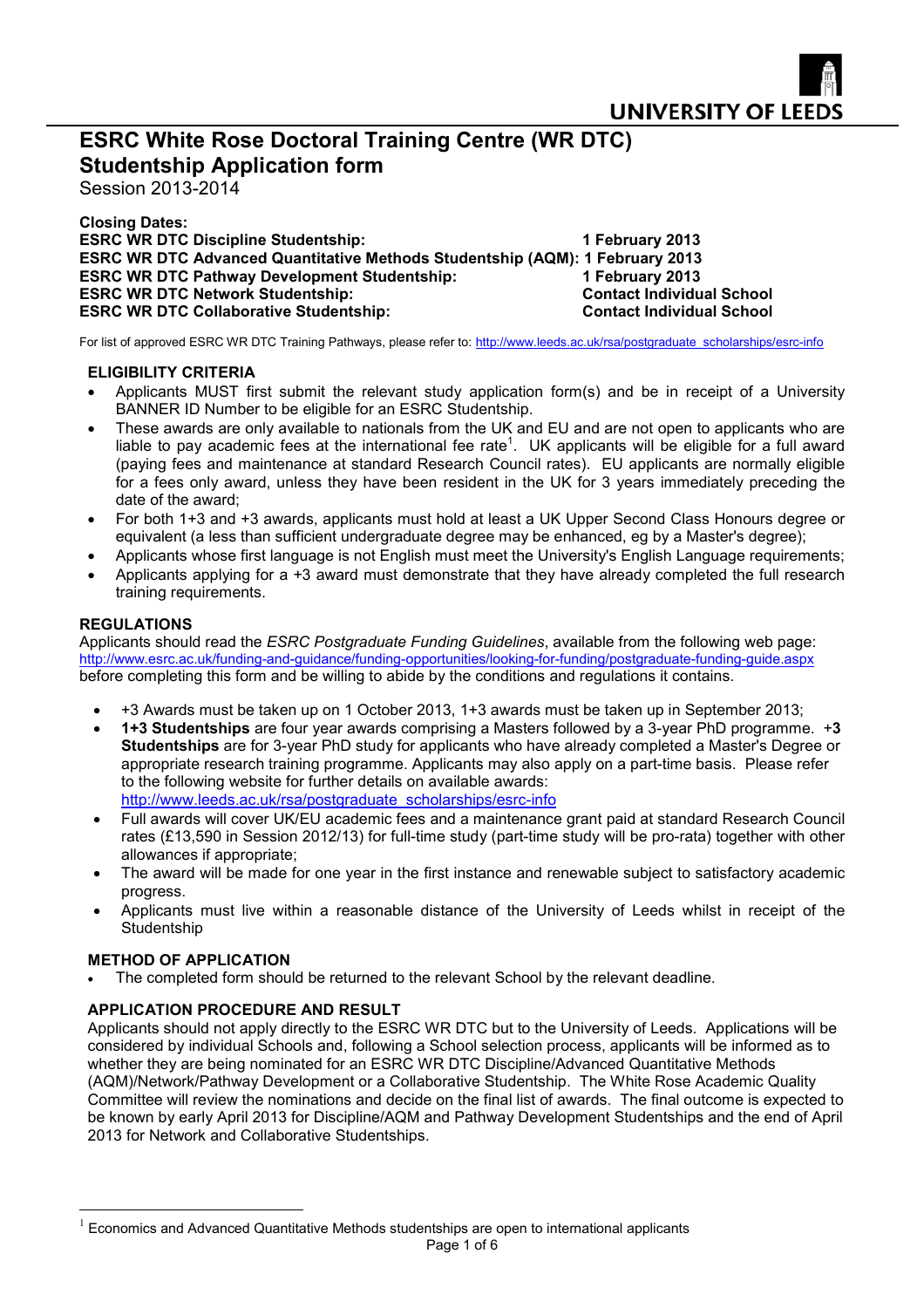|                                                                                                                                                                                                                                                                                                        |                              |         |                                                                                                            | <b>UNIVERSITY OF LEEDS</b> |
|--------------------------------------------------------------------------------------------------------------------------------------------------------------------------------------------------------------------------------------------------------------------------------------------------------|------------------------------|---------|------------------------------------------------------------------------------------------------------------|----------------------------|
| <b>ESRC White Rose Doctoral Training Centre (WR DTC)</b><br><b>Studentship Application form</b><br>Session 2013-2014                                                                                                                                                                                   |                              |         |                                                                                                            |                            |
| <b>Closing Dates:</b><br><b>ESRC WR DTC Discipline Studentship:</b><br>ESRC WR DTC Advanced Quantitative Methods Studentship (AQM): 1 February 2013<br><b>ESRC WR DTC Pathway Development Studentship:</b><br><b>ESRC WR DTC Network Studentship:</b><br><b>ESRC WR DTC Collaborative Studentship:</b> |                              |         | 1 February 2013<br>1 February 2013<br><b>Contact Individual School</b><br><b>Contact Individual School</b> |                            |
| For list of approved ESRC WR DTC Training Pathways, please refer to: http://www.leeds.ac.uk/rsa/postgraduate_scholarships/esrc-info                                                                                                                                                                    |                              |         |                                                                                                            |                            |
| The application form should be typed and the completed form must be returned to the relevant School by the<br>relevant deadline.                                                                                                                                                                       |                              |         |                                                                                                            |                            |
| Are you applying for a 1+3 or a +3 ESRC Studentship?                                                                                                                                                                                                                                                   |                              | $1 + 3$ |                                                                                                            | +3                         |
| Please explain why this is the most appropriate ESRC studentship (guidance may be sought from the School):                                                                                                                                                                                             |                              |         |                                                                                                            |                            |
| Please specify the training pathway you wish to follow (please refer to:<br>http://www.leeds.ac.uk/rsa/postgraduate scholarships/esrc-info                                                                                                                                                             |                              |         |                                                                                                            |                            |
|                                                                                                                                                                                                                                                                                                        |                              |         |                                                                                                            |                            |
| Are you applying for a full award or a fees only award?                                                                                                                                                                                                                                                |                              | Full    |                                                                                                            | Fees Only                  |
| Please indicate which ESRC Studentship you are applying for:                                                                                                                                                                                                                                           |                              |         |                                                                                                            |                            |
| <b>Discipline Studentship</b>                                                                                                                                                                                                                                                                          |                              |         |                                                                                                            |                            |
| Advanced Quantitative Methods (AQM) Studentship                                                                                                                                                                                                                                                        |                              |         |                                                                                                            |                            |
| Pathway Development Studentship<br>Network Studentship                                                                                                                                                                                                                                                 |                              |         |                                                                                                            |                            |
| <b>Collaborative Studentship</b>                                                                                                                                                                                                                                                                       |                              |         |                                                                                                            |                            |
|                                                                                                                                                                                                                                                                                                        |                              |         |                                                                                                            |                            |
|                                                                                                                                                                                                                                                                                                        | PhD                          |         | <b>University Banner ID Number (9 digits)</b>                                                              |                            |
| Taught<br>Please tick if an offer of an academic<br>place for Taught/PhD study has<br>already been received                                                                                                                                                                                            |                              |         |                                                                                                            |                            |
| Title (Miss/Ms/Mrs/Mr)                                                                                                                                                                                                                                                                                 | <b>Surname (Family Name)</b> |         | <b>First Name(s)</b>                                                                                       |                            |
|                                                                                                                                                                                                                                                                                                        |                              |         |                                                                                                            |                            |
| <b>Country of Birth</b>                                                                                                                                                                                                                                                                                | <b>Nationality</b>           |         |                                                                                                            | Date of Birth              |
|                                                                                                                                                                                                                                                                                                        |                              |         | Day                                                                                                        | Year<br>Month              |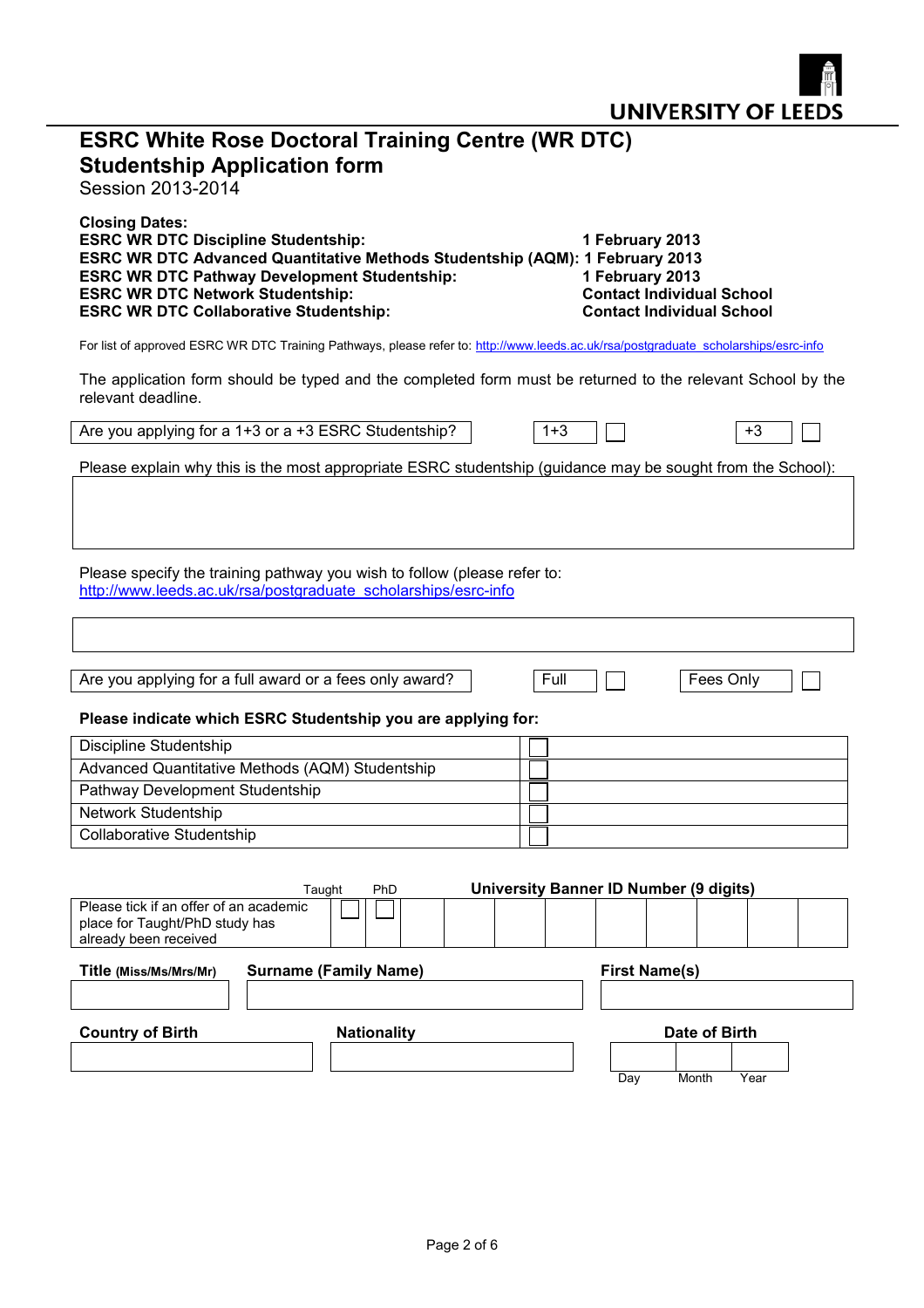| Surname (Family Name)                | First Name(s)                              |
|--------------------------------------|--------------------------------------------|
|                                      |                                            |
| <b>Permanent Home Address</b>        | Temporary Address (with dates) if relevant |
|                                      |                                            |
|                                      |                                            |
|                                      |                                            |
|                                      | Date from:<br>to                           |
| Tel No:                              | Tel No:                                    |
| Email:                               | Email:                                     |
| School in which you intend to study: | <b>Method of study</b>                     |

# **English Language Qualifications**:

Is English your first/native language: Yes/No\* *\*Please delete where appropriate* If English is NOT your first Language, you must meet the University's English Language requirements. You should have a valid test result, which is no more than two years old by your official start date at the University of Leeds.

| IELTS Score and Test Date | TOEFL Score and Test Date | Other Qualification (give details) |  |  |  |
|---------------------------|---------------------------|------------------------------------|--|--|--|
| Score:                    | Score:                    |                                    |  |  |  |
| Test Date:                | Test Date:                |                                    |  |  |  |

# **Residency Details**:

Please state the country in which you are normally resident:

On what date did you take up residence there? How long have you resided there?

Full-time **Part-time** 

Please give below details and the exact dates of any non-holiday periods spent away from your country of normal residence.

| Date From | Date To | Location | Purpose of Residence (eg<br>education, employment etc) |
|-----------|---------|----------|--------------------------------------------------------|
|           |         |          |                                                        |
|           |         |          |                                                        |
|           |         |          |                                                        |
|           |         |          |                                                        |
|           |         |          |                                                        |

**Academic Qualifications** (including any for which you are currently aiming):

| Name & Country of      |       | Dates  | Qualification | Degree          | Grade (GPA) | Position in |
|------------------------|-------|--------|---------------|-----------------|-------------|-------------|
| University/Institution | Start | Finish | Obtained (eg  | Classification  | or          | Class (eg   |
|                        |       |        | BA/BSc) and   | (eg $1st$ Class | Percentage  | $2/30$ )    |
|                        |       |        | Main Subject  | Honours)        | Mark        |             |
|                        |       |        | Area          |                 | eg 3.5/4.0  |             |
| Name:                  |       |        |               |                 |             |             |
| Country:               |       |        |               |                 |             |             |
| Name:                  |       |        |               |                 |             |             |
| Country:               |       |        |               |                 |             |             |
| Name:                  |       |        |               |                 |             |             |
| Country:               |       |        |               |                 |             |             |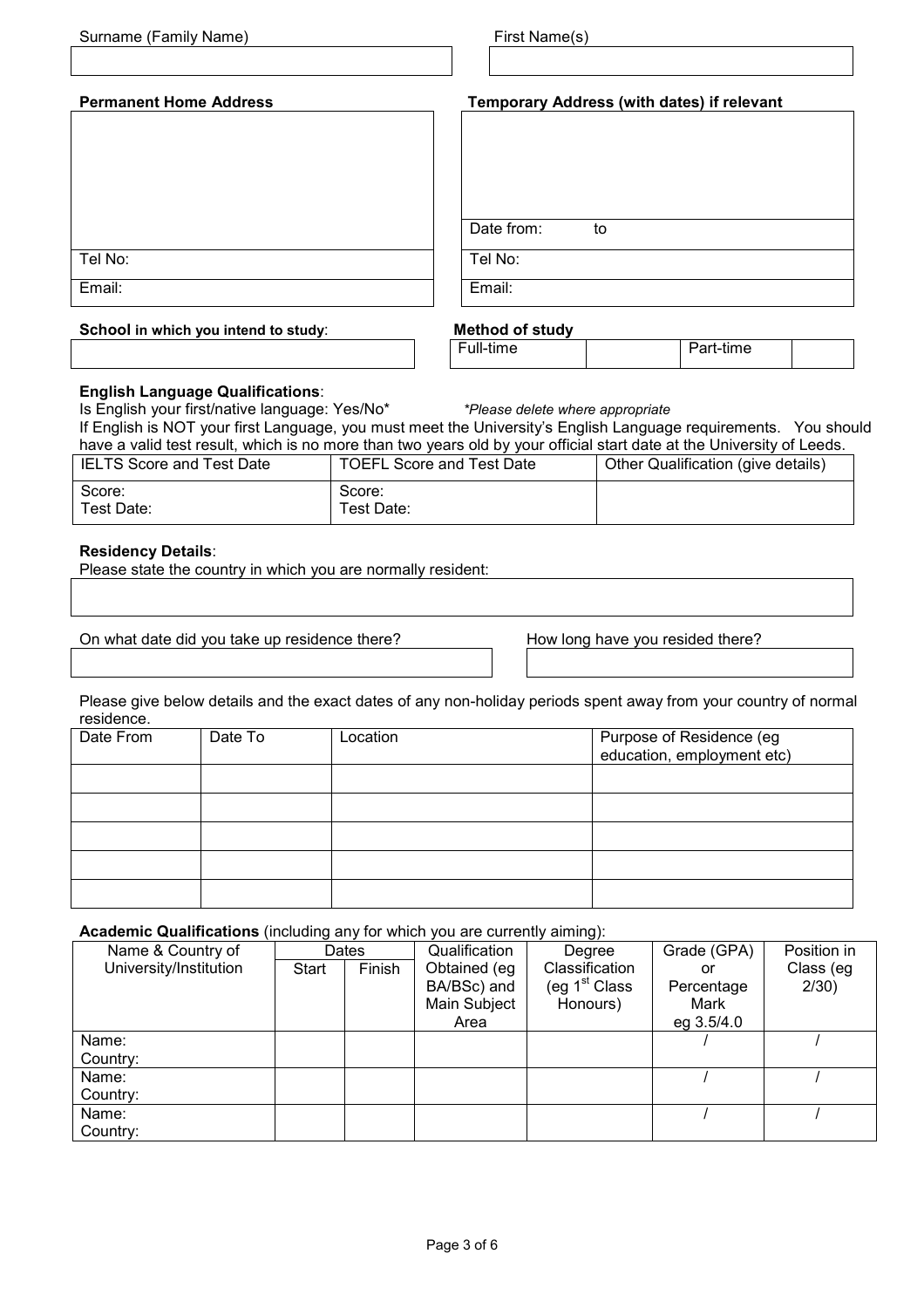| Surname (Family Name) |  |  |
|-----------------------|--|--|
|-----------------------|--|--|

# **Professional or Other Qualifications**:

| Dates of Course | Title of Course | Qualifications obtained or to be taken (give dates<br>and grades) |
|-----------------|-----------------|-------------------------------------------------------------------|
|                 |                 |                                                                   |
|                 |                 |                                                                   |
|                 |                 |                                                                   |

Surname (Family Name) First Name(s)

#### **Employment History – please complete in full without any gaps** (including any industrial experience or other relevant practical experience):

| Name and Address of Employer | Job Title | Dates |    |
|------------------------------|-----------|-------|----|
|                              |           | From  | To |
|                              |           |       |    |
|                              |           |       |    |
|                              |           |       |    |
|                              |           |       |    |
|                              |           |       |    |

Please indicate your **proposed career**:

# **Publication Details/Events Organised/Prizes or Awards**:

Please provide details of any published peer reviewed papers, journal papers or conference papers at national or international level, together with details of any performances, compositions, exhibitions organised and details of any prizes or awards received. Please include any web address if available.

|       | 0. any philod of amarao rodon oa: 1 roado molado any 1100 additiou n'arahabito<br><b>Total No of Publications:</b> | Details of up to 5 Publications most relevant to |                                                                | Web Address |
|-------|--------------------------------------------------------------------------------------------------------------------|--------------------------------------------------|----------------------------------------------------------------|-------------|
|       | application: Please indicate type of publication - ie                                                              |                                                  |                                                                |             |
|       | whether these are conference                                                                                       |                                                  |                                                                |             |
|       |                                                                                                                    | contributions/publication of book chapters etc:  |                                                                |             |
| (i)   |                                                                                                                    |                                                  |                                                                |             |
| (ii)  |                                                                                                                    |                                                  |                                                                |             |
| (iii) |                                                                                                                    |                                                  |                                                                |             |
| (iv)  |                                                                                                                    |                                                  |                                                                |             |
| (v)   |                                                                                                                    |                                                  |                                                                |             |
|       | No of Performances/Compositions/Exhibitions:                                                                       |                                                  | Details of up to 3 Events most relevant to<br>application:     |             |
| (i)   |                                                                                                                    |                                                  |                                                                |             |
| (ii)  |                                                                                                                    |                                                  |                                                                |             |
| (iii) |                                                                                                                    |                                                  |                                                                |             |
|       | Total Number of Prizes/Awards:                                                                                     |                                                  | Details of up to 2 Prizes/Awards most relevant to application: |             |
| (i)   |                                                                                                                    |                                                  |                                                                |             |
| (ii)  |                                                                                                                    |                                                  |                                                                |             |

**Have you applied for any other Scholarship?** Please specify: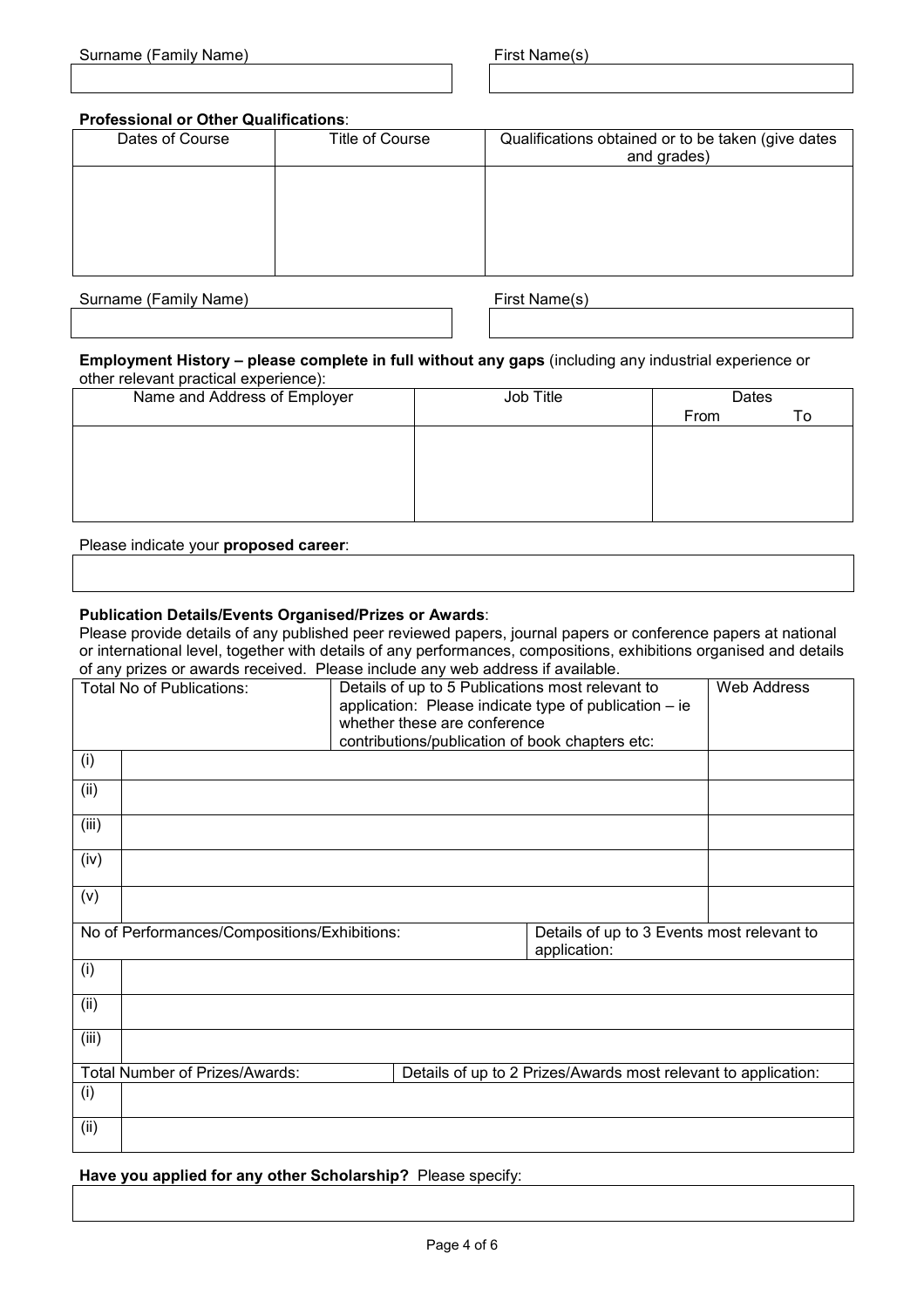**Project Title (no more than 150 characters including spaces and returns)** *(To find out the number of*

*characters, select the text, select the Review tab at the top of the document, then Word Count to bring up the information on the number of characters used)*

Character Count:

**Project Description (Maximum of 4000 characters, including spaces and returns)**

*(To find out the number of characters, select the text, select the Review tab at the top of the document, then Word Count to bring up the information on the number of characters used)*

**For 1+3 studentships** - as your research interest will develop further over the year of your training, your answers need only be indicative, **outlining the overall goals and timeline of the project**. We are not looking for a research proposal at this stage, only some indication of your probable research area.

**For +3 studentships** a more developed research proposal is expected. Please give a description of your proposed research topic including the questions or hypotheses to be addressed; the methods to be used; the sources to be consulted; a brief timetable covering the period of study; how you expect the research to be useful and to whom. **You should also indicate any overseas fieldwork plans and how this fits into the timetable of study or whether it is envisaged that difficult language training will be required.**

Character Count: (**Maximum of 4000 characters, including spaces and returns)**